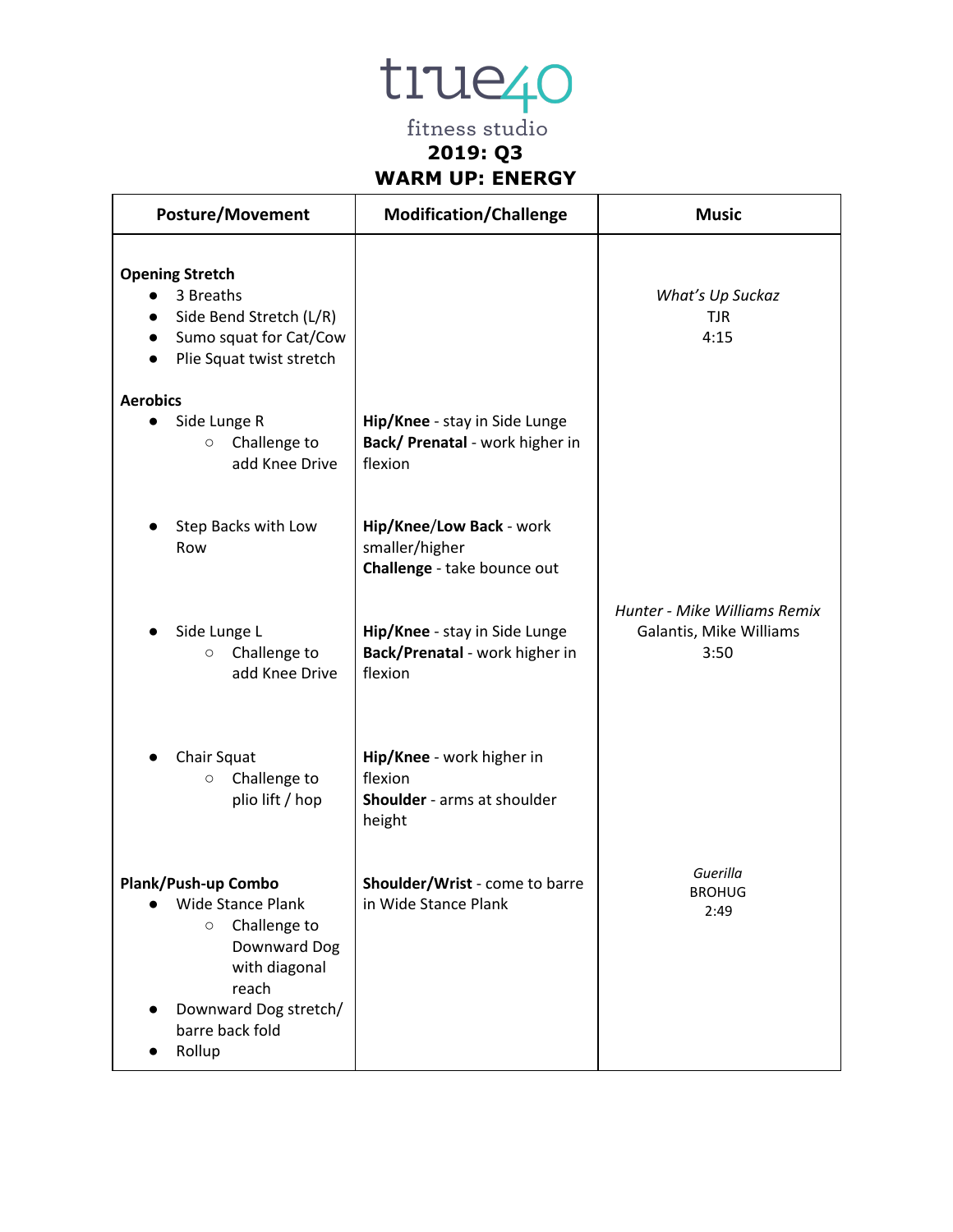#### **LEG WORK: POWER**

| <b>Posture/Movement</b>                                                                                                                              | <b>Modification/Challenge</b>                                                                                                                        | <b>Music</b>                                    |
|------------------------------------------------------------------------------------------------------------------------------------------------------|------------------------------------------------------------------------------------------------------------------------------------------------------|-------------------------------------------------|
| <b>Power Diamond Skiier</b><br>Pulses<br>0<br>2-Count LRM<br>0<br><b>Inward Knee</b><br>$\Omega$<br>Presses<br><b>GFH</b><br>0                       | Heels - come to flat foot, still<br>pulling from barre<br>Knee - work higher<br>Shoulder - underhand grip<br>Neck - work upright in Power<br>Diamond | Shakira (feat. Marty)<br>Nobidyl, Marty<br>3:06 |
| TRX Incline Chair Squat<br>1 inch<br>0<br>LRM - Side<br>0<br><b>Steps</b><br><b>Toe Lifts</b><br>0<br><b>GFH</b><br>0<br>Lift toes<br>$\blacksquare$ | Shoulder - come to barre<br>Low Back - overgrip barre; work<br>up higher<br>Knee - work higher                                                       | Turn Around (5,4,3,2,1)<br>Flo Rida<br>3:21     |
| <b>Reverse Power</b><br>Diamond<br>1 inch<br>0<br>Soften/Reach R<br>0<br>and L<br><b>GFH</b><br>0                                                    | Foot/Ankle - Lower/hover heels<br>Knee/Hip - work higher<br><b>Shoulder/Low Back/Instability -</b><br>use arms on barre for balance                  | They Just Don't Know (Clean)<br>Gyft<br>4:38    |
| *Finish song early to start<br>stretch*                                                                                                              |                                                                                                                                                      |                                                 |
| Stretch:<br>Heel to Seat R/L<br><b>Bracket Stretch with IT</b><br>Band Stretch R/L<br>Hip Opener in Plie                                             |                                                                                                                                                      |                                                 |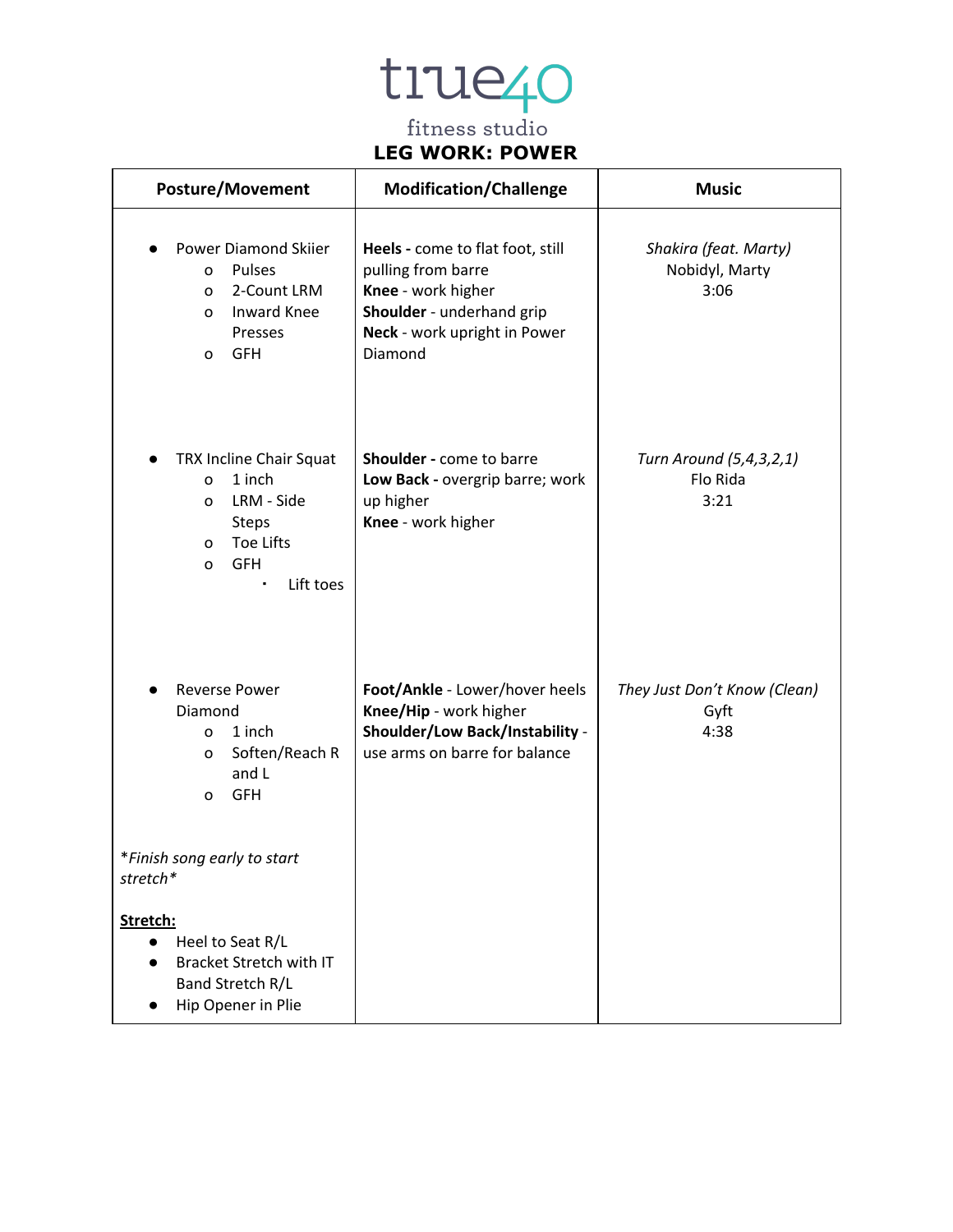### **COMBO WORK: FIRE**

| <b>Posture/Movement</b>                                                                                                                                                                                                                                                                                                                                                                 | <b>Modification/Challenge</b>                                                                                                                                                                                                                                           | <b>Music</b>                                                                                                                |
|-----------------------------------------------------------------------------------------------------------------------------------------------------------------------------------------------------------------------------------------------------------------------------------------------------------------------------------------------------------------------------------------|-------------------------------------------------------------------------------------------------------------------------------------------------------------------------------------------------------------------------------------------------------------------------|-----------------------------------------------------------------------------------------------------------------------------|
| Gliders/Weights<br>Reverse Lunge with<br>$\bullet$<br>Glider $\rightarrow$ Warrior III Leg<br>Lifts<br>Lat Pulls in<br>$\circ$<br>Reverse<br>Lunge $\rightarrow$ Low<br>Rows in Warrior<br>$\mathbf{III}$<br>Reverse Lunge with<br>Glider $\rightarrow$ Warrior III Leg<br>Lifts<br>Goal Posts in<br>$\circ$<br>Reverse<br>Lunge $\rightarrow$ Low<br>Rows in Warrior<br>$\mathbf{III}$ | Shoulder - lower arms for Lat<br>Pulls / Goal Posts<br>Knee / Hips - stay in crescent<br>for Warrior III; lose glider for<br>Reverse Lunge; work higher in<br>flexion<br>Low Back - shorten range for leg<br>lifts<br>Chest - work with body<br>resistance/lose weights | Medicine - Kaskade Remix<br>Jennifer Lopez, Kaskade<br>2:50<br>Never Really Over - R3HAB Remix<br>Katy Perry, R3HAB<br>3:07 |
| <b>TRX</b><br><b>TRX Alternating Bicep</b><br>Curls                                                                                                                                                                                                                                                                                                                                     | Shoulder - use weights; lower<br>working elbow                                                                                                                                                                                                                          | Antisocial (with Travis Scoot)<br>Ed Sheeran, Travis Scott<br>2:41                                                          |
| <b>TRX Overhead Tricep</b><br>Press<br>*Finish song early to start<br>stretch*                                                                                                                                                                                                                                                                                                          | Shoulder - use weights; go to<br>barre for tricep pushups                                                                                                                                                                                                               | Who's Got Your Love - Mike<br><b>Williams Remix</b><br>Cheat Codes, Daniel Blume,<br>Michael Williams<br>3:04               |
| <b>Stretch with TRX Straps:</b><br><b>TRX Fold</b><br>$\bullet$<br>Side Body Stretch<br>Chest Opener                                                                                                                                                                                                                                                                                    |                                                                                                                                                                                                                                                                         | *mats to stations*                                                                                                          |
| <b>Without Straps:</b><br>Shoulder Stretch R/L<br>$\bullet$<br>Tricep Stretch R/L                                                                                                                                                                                                                                                                                                       |                                                                                                                                                                                                                                                                         |                                                                                                                             |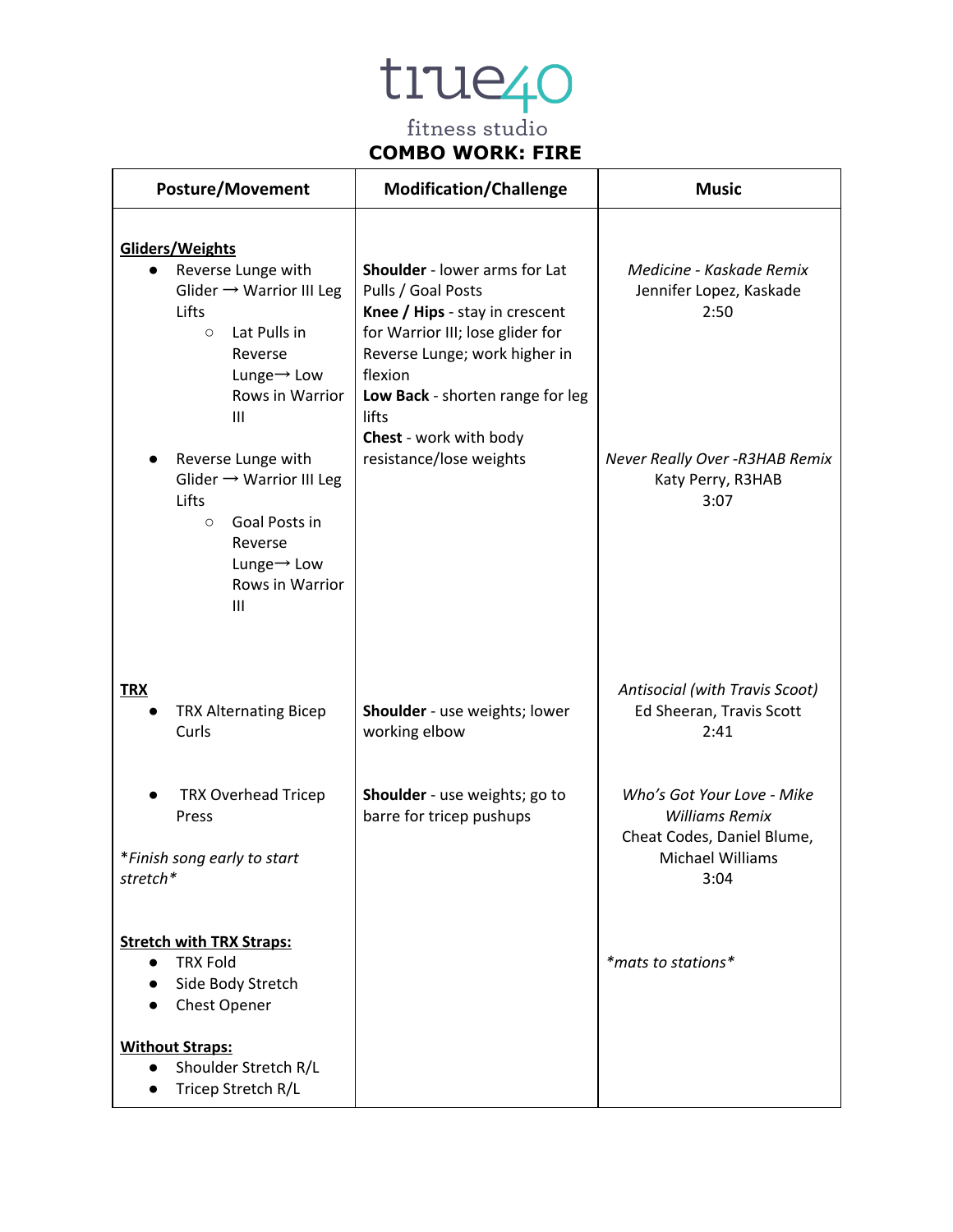### **GLUTE WORK: CONTROL**

| <b>Posture/Movement</b>                                                                                                                              | <b>Modifications/Challenge</b>                                                                                    | <b>Music</b>                                                               |
|------------------------------------------------------------------------------------------------------------------------------------------------------|-------------------------------------------------------------------------------------------------------------------|----------------------------------------------------------------------------|
| *mats at stations*<br>TRX Glute Abductors (R<br>and $L$ )<br><b>LRM Hamstring</b><br>$\bigcirc$<br>Curls                                             | Knee - soften knees; find Sumo<br>glute bridge<br>Hips - work smaller                                             | <b>Higher Love</b><br>Kygo, Whitney Houston<br>3:48                        |
| Piriformis Glute Bridge<br>side 1<br>1 inch<br>$\circ$<br><b>LRM</b><br>$\circlearrowright$<br><b>Heel Lifts</b><br>$\circ$<br><b>GFH</b><br>$\circ$ | Knee/Hip - find Traditional<br>Glute Bridge or come to ball of<br>foot on working leg<br><b>Back</b> - lower hips | Let You Down<br><b>NF</b><br>3:32                                          |
| Piriformis Glute Bridge<br>Side 2<br>1 inch<br>$\circ$<br><b>LRM</b><br>$\circ$<br><b>Heel Lifts</b><br>$\circ$<br><b>GFH</b><br>$\circ$             | Knee/Hip - find Traditional<br>Glute Bridge or come to ball of<br>foot on working leg<br><b>Back</b> - lower hips | Woman Like Me (feat. Ms.<br>Banks)<br>Little Mix, Ms Banks<br>3:22         |
| Stretch<br>Single Leg Stretch with<br>Spinal Twist R/L                                                                                               |                                                                                                                   | Love Her Anyways<br><b>Hearts &amp; Colors</b><br>3:06<br>(Starts stretch) |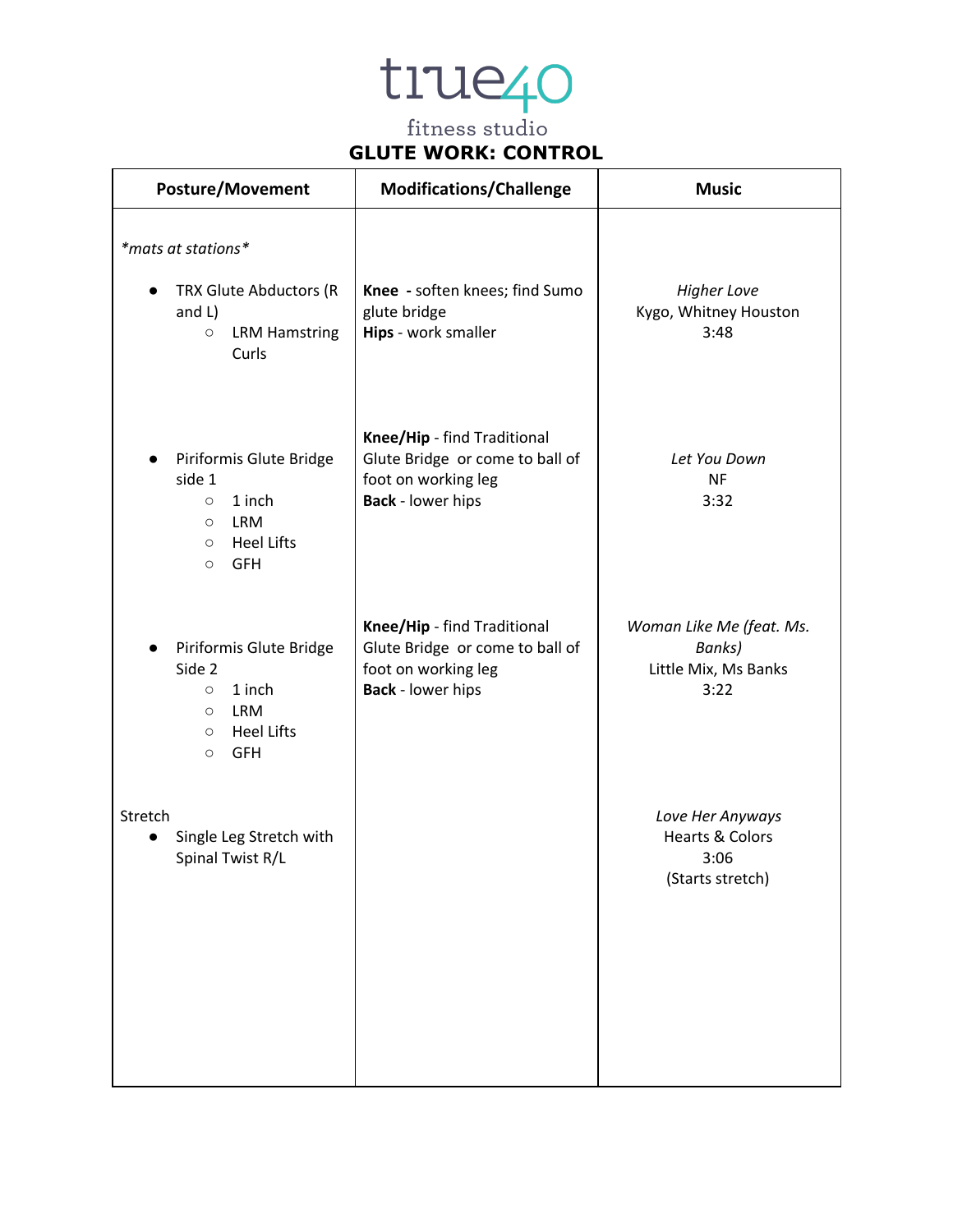### **CORE WORK: CONNECT**

| <b>Posture/Movement</b>                                                                          | <b>Modification/Challenge</b>                                                                                      | <b>Music</b>                                                                                              |
|--------------------------------------------------------------------------------------------------|--------------------------------------------------------------------------------------------------------------------|-----------------------------------------------------------------------------------------------------------|
| <b>Core Blast</b><br>Rocking Boat (set up at<br>$\bullet$<br>top of mat, face center<br>of room) | Instability - shorten range/stay<br>in a modified boat pose position<br>Challenge - extend range                   | ***continued***<br>Love Her Anyways<br><b>Hearts &amp; Colors</b><br>3:06                                 |
| <b>Extended Scoop with</b><br>Gliders<br>Start in<br>$\circ$<br>Modified<br>scoops               | Hip - lengthen legs away from<br>body<br>Low Back - work higher<br>Challenge - lean back with<br>body/extend range | Dancing in the Moonlight<br>Jubel, NEIMY<br>2:44                                                          |
| Smileys with Ball                                                                                | Hips - lose ball from between<br>shins<br>Back - place ball under tailbone                                         | Runaway Train (with Skylar Grey<br>feat. Gallantis)<br>Jamie N Commons, Skylar Grey,<br>Gallantis<br>3:49 |
| <b>Hip Dips</b><br>Challenge to<br>$\circ$<br>come to<br>toes/high plank                         | Shoulder/back - take hip dips to<br>the barre                                                                      |                                                                                                           |